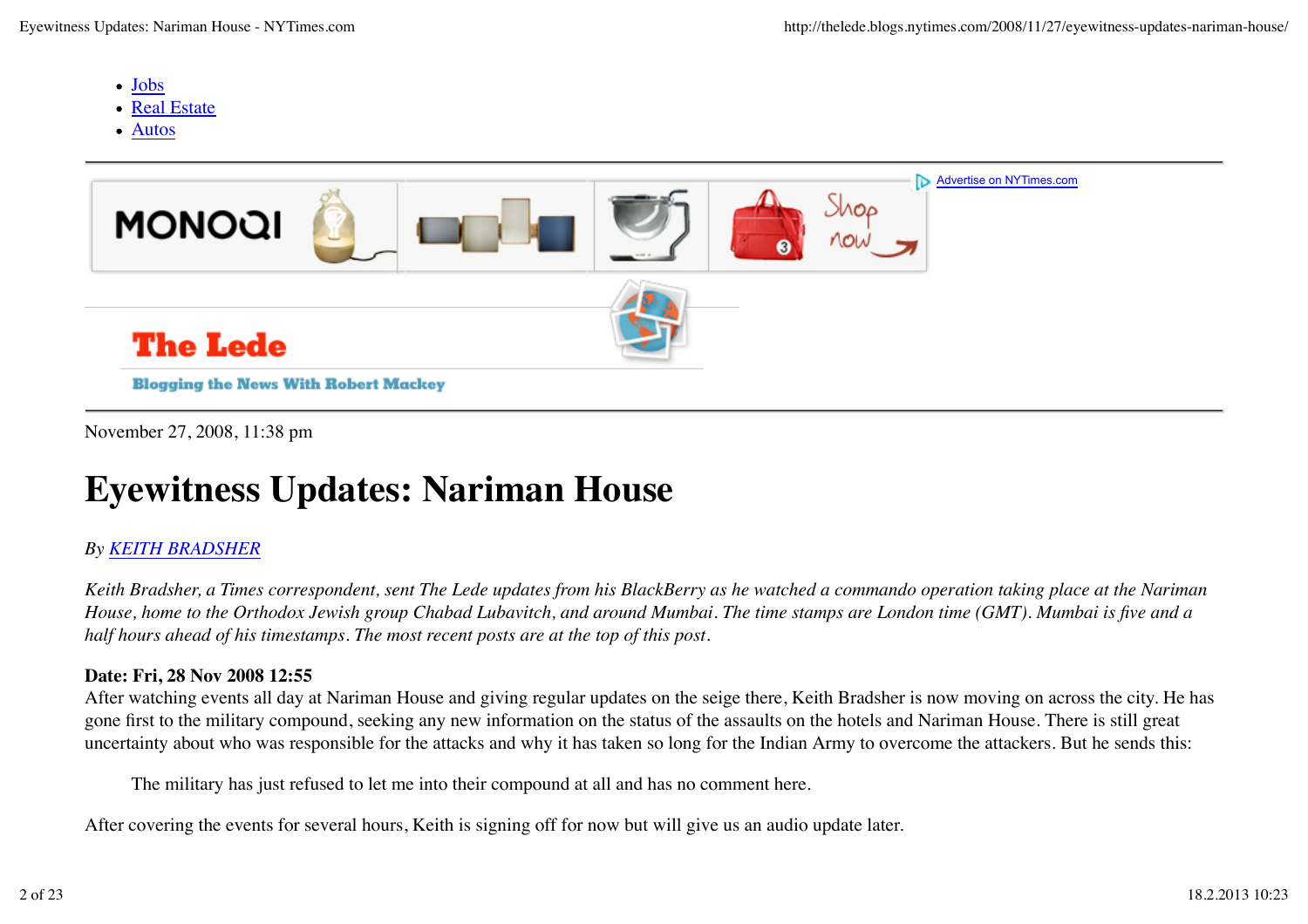## **Date: Fri, 28 Nov 2008 12:42**

The most powerful explosion so far shook Nariman House, prompting a small stampede in the streets by gawkers who suddenly sought to distance themselves from the building.

## **Date: Fri, 28 Nov 2008 12:00**

The Indians are sending a fresh set of commandos in black uniforms and heavy body armor into the buildings around Nariman House and withdrawing commandos in blue or black uniforms who have been in action all day.

For the first time today, a van with six medics in surgical gowns and masks has just driven up close to Nariman House in a possible sign of casualties.

Three heavy blasts have just been heard in as many minutes.

## **Date: Fri, 28 Nov 2008 11:42**

At least eight shots have been fired by what sound like assault rifles at Nariman House as the attackers seem to continue to repulse the Indian army's best efforts to defeat them.

**Date: Fri, 28 Nov 2008 11:38** Another heavy explosion has shaken Nariman House.

**Date: Fri, 28 Nov 2008 11:30** Two more heavy blasts have echoed from Nariman House, with no accompanying sounds of gunfire.

# **Date: Fri, 28 Nov 2008 11:26**

Another heavy blast has just erupted at Nariman House.

## **Date: Fri, 28 Nov 2008 11:22**

The police are now trying to push the crowds back another block around Nariman House.

## **Date: Fri, 28 Nov 2008 11:18**

A heavy blast at Nariman House has just startled a large flock of pigeons into the air. It was followed by a trio of smaller, almost simultaneous blasts, like three grenades. After a pause of a brief moment, another heavy blast sounded, then heavy gunfire for a few seconds, then a heavy blast followed by a lighter blast. Sporadic shooting continues.

## **Date: Fri, 28 Nov 2008 11:11**

Two fairly powerful explosions have just shaken Nariman House. The military is still providing no information on their siege of the building.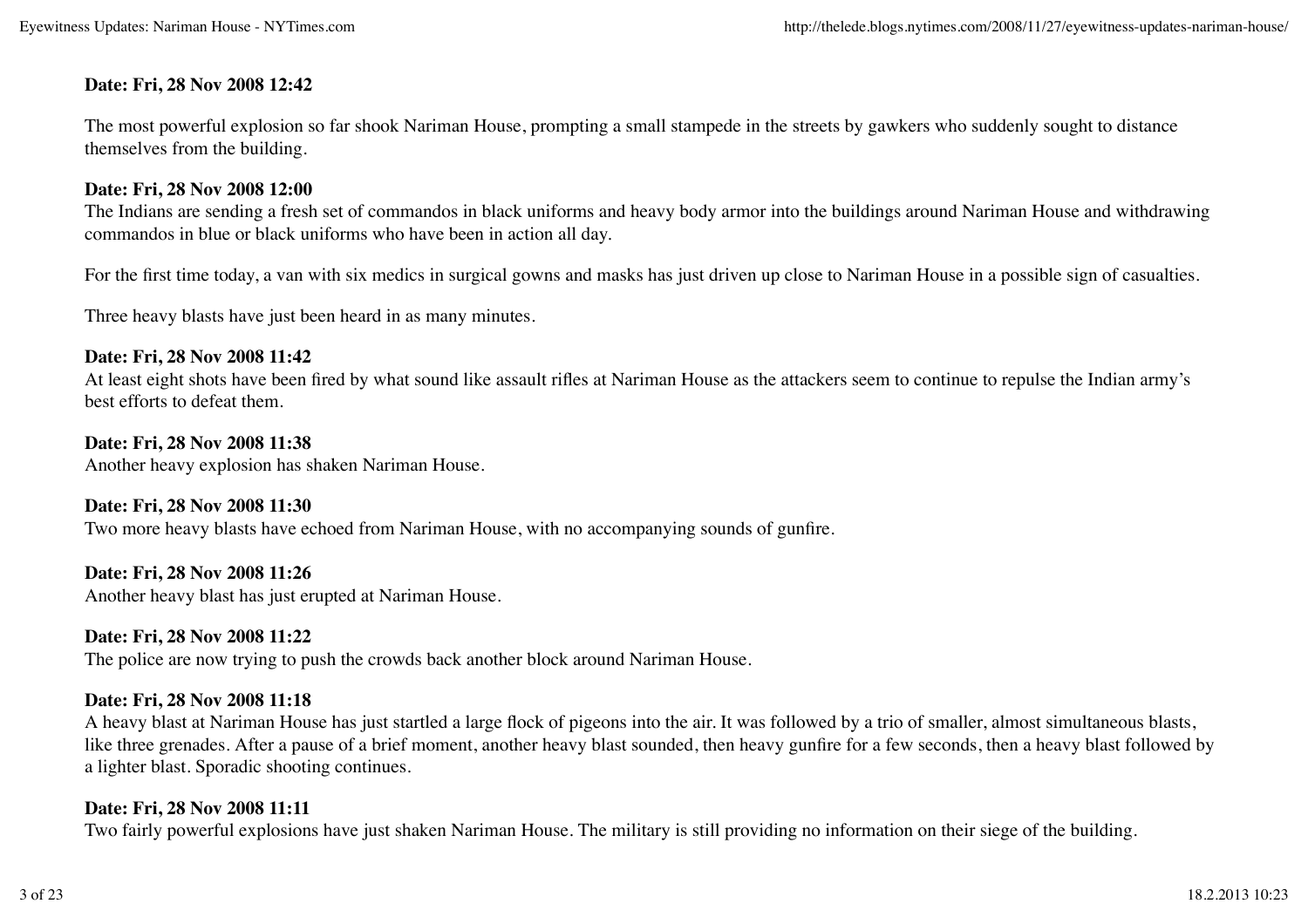## **Date: Fri, 28 Nov 2008 11:10**

The Indian army has not tried to clear residents from more than a radius of a block or two around combat sites. That radius might be adequate to protect spectators from grenade blasts, but it won't save them from bullets fired by high-powered rifles, which can be deadly over distance of a couple miles.

The roads, rooftops and balconies around Nariman House are now crowded with over a thousand local gawkers. It is not clear if any have been injured.

During my time today near Nariman House, I have mostly been about 75 yards away on the roof of an apartment building of similar height to Nariman House. This rooftop has an 8-inch-thick, 10-foot-tall concrete wall on the side toward Nariman House, to protect against burglars climbing over from the next building. The building's freshwater tanks, made of black plastic and about six feet high and five feet wide and fairly full of water, are just inside the wall, together forming a sturdy barrier against stray bullets. It is easy to look around the edge of the wall at Nariman House and then draw back to thumb-type on my BlackBerry.

But most here have no such protection.

## **Date: Fri, 28 Nov 2008 10:45**

A flurry of shots has just sounded from inside Nariman House, to which I have just returned. A team of Israelis who specialize in searching and securing sites after terrorist attacks just arrived here from Israel and said that they had been told that they might be allowed to go into the building soon. There has still been no official word on the fate of the rabbi and his wife who were living at Nariman House at the time of the assault.

## **Date: Fri, 28 Nov 2008 10:33**

The large red sign over the double-width entrance to the Leopold Café, a popular tourist spot, still boasts that the restaurant had been in business "since 1871." But the steel shutters were pulled down over the entrance on Friday afternoon, sealing the site of one of the first deadly assaults on Wednesday night. The attackers stood at the entrance and raked the diners with heavy fire from assault rifles.

The power of the rounds is still visible from three that missed the diners. They struck the thick concrete pillars on either side of the entrance and penetrated more than an inch deep, leaving red stains.

Through a gap at the top of the shutters, the darkened restaurant can still be seen. Half-eaten meals still sit on tables and napkins lie on tables and chairs, as though the diners had disappeared suddenly into thin air instead of falling before a hail of bullets.

No sign of the fallen remains visible, and no official tally of casualties from this attack has been released.

## **Date: Fri, 28 Nov 2008 10:06**

The loud thud of an explosion just echoed out of the Taj, followed by what sounded like two gun shots.

## **Date: Fri, 28 Nov 2008 09:35**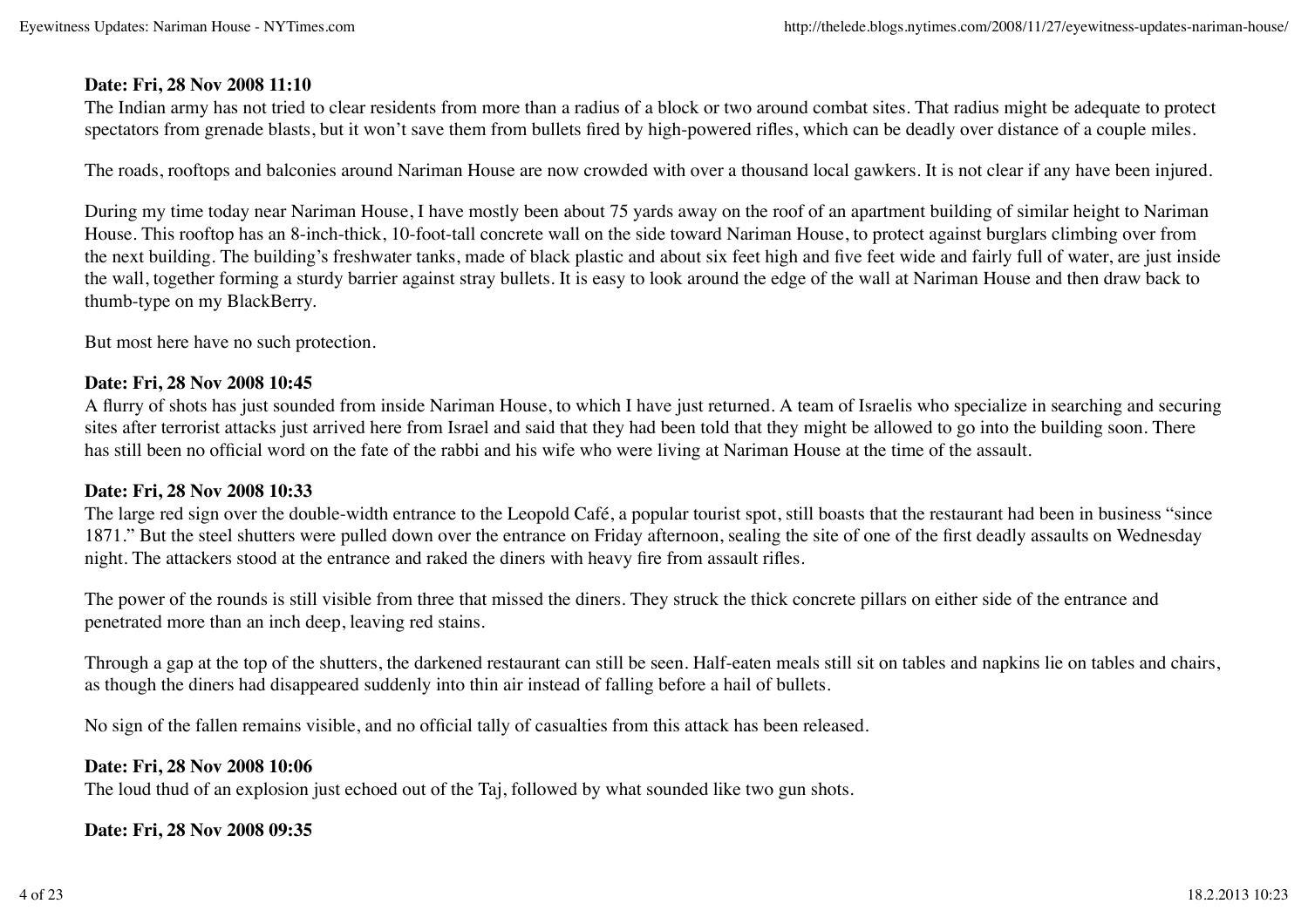The neighborhood around the stock exchange, usually bustling but only a few blocks from the Taj, was uncommonly quiet on Friday. So few cars were circulating that people walked in the streets even more than usual.

The area's many restaurants are shuttered with the exception of the Fountain, located several blocks beyond the stock market. With an alert guard at the door, the restaurant's half dozen waiters served lunch to even fewer customers. The chicken supreme includes a roasted chicken breast smothered in a creamy mushroom sauce, garlic bread, french fries that were clearly frozen a few minutes before and a few green beans, carrots and a couple pieces of cauliflower, steamed until completely limp. But the plate of food cost just \$6 — still more than most Mumbai residents can afford.

## **Date: Fri, 28 Nov 2008 09:15**

Friday's fighting brought several square miles of downtown Mumbai to a standstill. Block after block of stores, restaurants, banks and other businesses were closed, steel shutters rolled down tightly over their windows. Small crowds of local residents moved through the streets and clustered curiously around the many military, police and fire vehicles in the streets.

## **Date: Fri, 28 Nov 2008 08:24**

Two more large gray helicopters have come and gone from near Nariman House, but it is unclear if they are bringing in or taking out people or materials or even removing any wounded. One commando on the roof of Nariman House was limping earlier, his left leg apparently injured. Commandos continue to move around the roof of Nariman House and adjacent buildings.

## **Date: Fri, 28 Nov 2008 08:15**

Still a lot of helicopters in area here, so we might see more activity. I think I will stay in the area.

## **Date: Fri, 28 Nov 2008 07:57**

Further large thuds have come from the direction of the Taj hotel, arguably India's most famous hotel for a century as the home in Mumbai of majarajahs and government leaders alike. Puffs of smoke keep rising from the hotel. Here at Nariman House, yet another large gray helicopter has come and gone, and there was a single shot a few minutes ago, possibly from a handgun. There are also reports from local media of fresh fighting in the last hour at the city's train station.

## **Date: Fri, 28 Nov 2008 07:47**

The military appears to be using an area about two blocks south of Nariman House as a staging area, with a large green helicopter taking off a couple minutes ago, and then a large gray helicopter landing and taking off a minute later.

## **Date: Fri, 28 Nov 2008 07:40**

A tall gray cloud of smoke has started rising steadily the southwest, seaward corner of the Taj hotel about 10 blocks from Nariman House. The smoke was preceded by a couple of distant thuds that might have been explosions.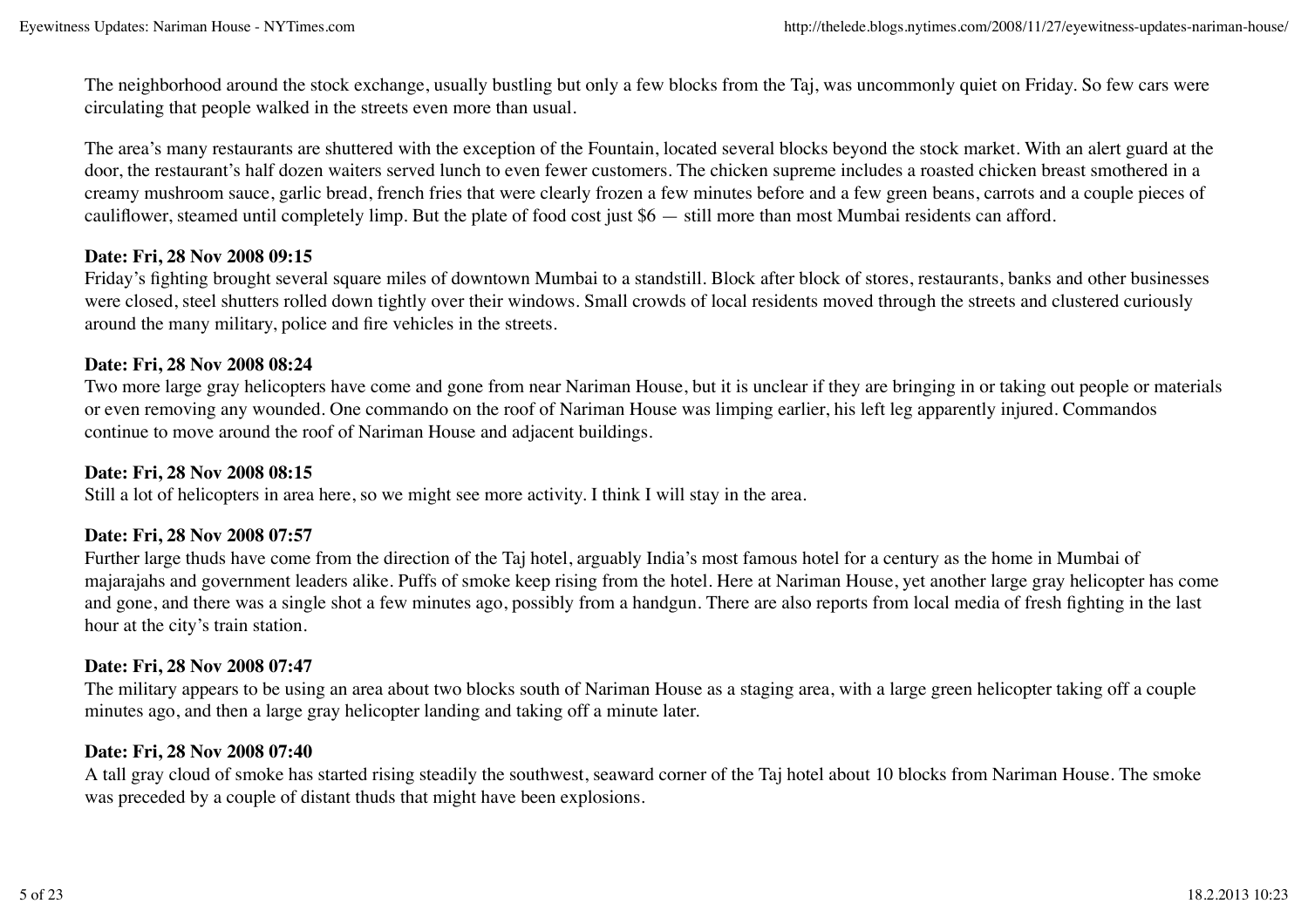#### **Date: Fri, 28 Nov 2008 06:53**

Dozens of heavy-sounding shots have resounded through the neighborhood as smoke begins to leak from the windows of Nariman House after the recent blasts.

#### **Date: Fri, 28 Nov 2008 06:48**

Over the past few minutes the gunfire has become much heavier, at times a steady ripple of shots punctuated by a several of the loudest blasts so far in the gun battle.

#### **Date: Fri, 28 Nov 2008 06:02**

The walls and windows of the alleys here have just reverberated with the thudding sound of four shots of what may have been assault rifles.

#### **Date: Fri, 28 Nov 2008 05:55**

I am still down the block from Nariman House, where another half dozen shots have just been fired from what sounds like handguns. The police are still keeping people away from the building.

#### **Date: Fri, 28 Nov 2008 05:32**

There has been no further shooting for an hour, but the police show no signs of releasing their cordon nor are any ambulances leaving. I am heading to the Taj.

#### **Date: Fri, 28 Nov 2008 05:16:27**

There has now been no shooting for more than half an hour. The street below my rooftop has six school-bus-sized buses parked where none were before. All appear to have carried more commandos to the fight. Only one bus is still full of commandos, apparently held in reserve, while the rest are nearly empty.

#### **Date: Fri, 28 Nov 2008 04:56:03**

After 15 minutes of silence, five commandos in black with heavy-duty body armor have approached the building. Four are carrying assault rifles, and the fifth, possibly their officer, has a radio in his right hand.

#### **Date: Fri, 28 Nov 2008 04:39:03**

Another large puff of gray smoke is visible from the top of the Taj hotel but is already starting to dissipate.

## **Date: Fri, 28 Nov 2008 04:37**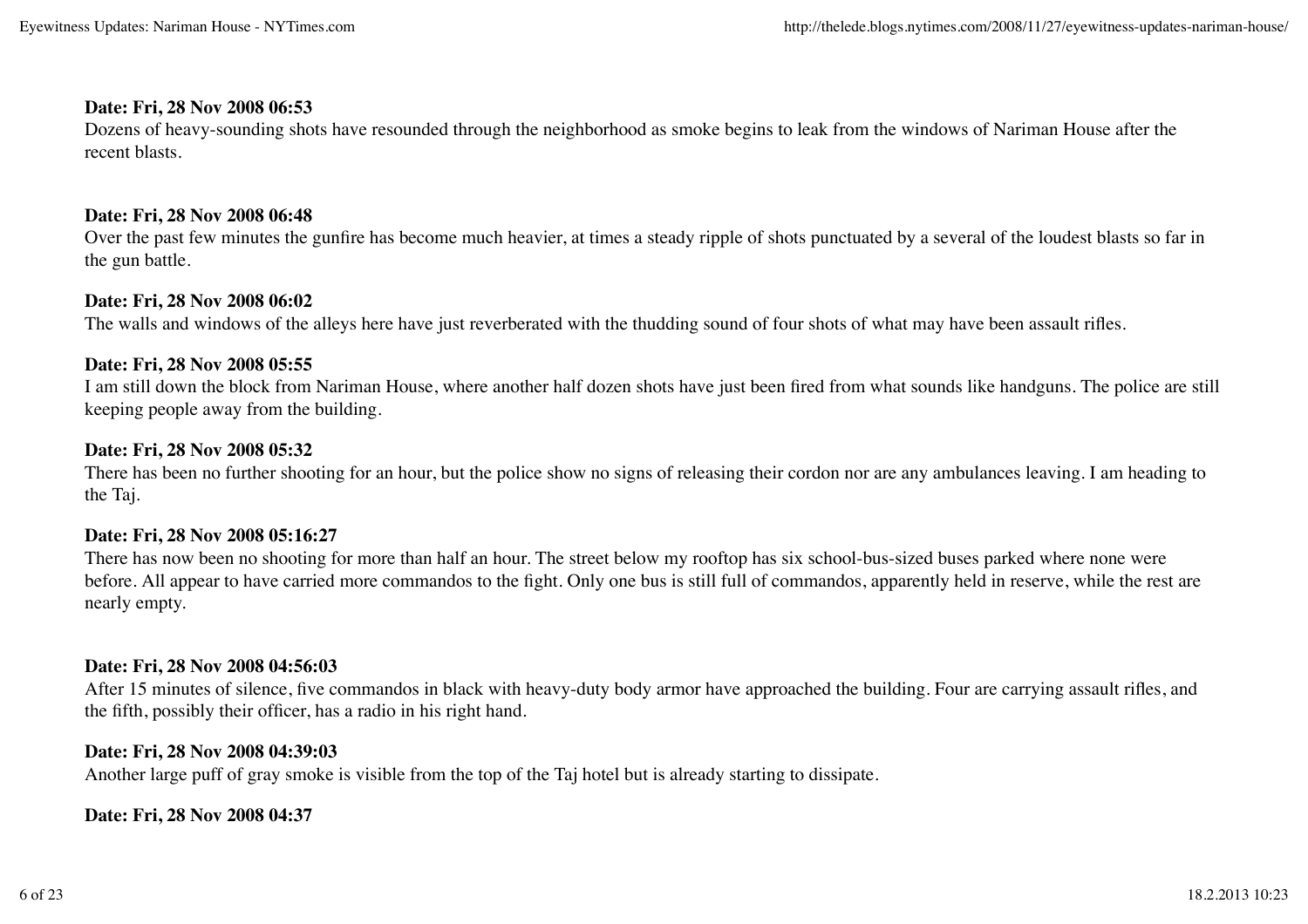At least four dozen shots have been fired, a mixture of handguns and assault rifles and what sounded like at least one grenade.

#### **Date: Fri, 28 Nov 2008 04:35:05**

A senior military commander with a chestful of medals and service ribbons has just strode down the street with a dozen soldiers past my building and toward Nariman House in a possible sign that the fighting may have come to a close. No further shots have been audible since my last note. Soldiers and police in olive fatigues continue to cordon off the block where Nariman House is located.

## **Date: Fri, 28 Nov 2008 04:24:**

Several more light-caliber rounds have just been fired in or near Nariman House. The gun battle has now lasted well over an hour. The usual rule in hostage situations is for security forces to try to overwhelm the hostage takers in considerably less than a minute, before the hostages can be harmed. There has been no sign of ambulances leaving the scene yet and no word on the fate of anyone in the building.

#### **Date: Fri, 28 Nov 2008 04:16:14**

Light-caliber weapons, perhaps handguns, have just fired about three dozen shots, starting with a dozen followed by a pause of nearly half a minute and then two dozen more.

#### **Date: Fri, 28 Nov 2008 04:10:31**

From my rooftop about 75 meters from Nariman House and 10 blocks from the posh Taj hotel, I just saw another puff of gray smoke billow from the Taj, but no combat was audible from here. The puff of smoke, larger than would typically be associated with small-arms fire but not as large as a sustained fire, is now dissipating.

#### **Date: Fri, 28 Nov 2008 04:04:31**

Another eight shots have just been fired, mostly from what sound like assault rifles, and all fired individually.

#### **Date: Fri, 28 Nov 2008 03:53:42**

Dense clouds of black smoke have began rising from the top of the Taj again for about two minutes, about 10 blocks northeast of here. The smoke then stopped suddenly. No shots have been audible from here.

#### **Date: Fri, 28 Nov 2008 03:47:57**

Another two dozen shots have just been fired along with two heavier booms that may have been grenades.

#### **Date: Fri, 28 Nov 2008 03:42:11**

We have had a two-minute lull with no shooting. The marksmen are still on the rooftop across the alley from Nariman House, but all of the commandos on the roof have gone into the building.

## **Date: Fri, 28 Nov 2008 03:32:15**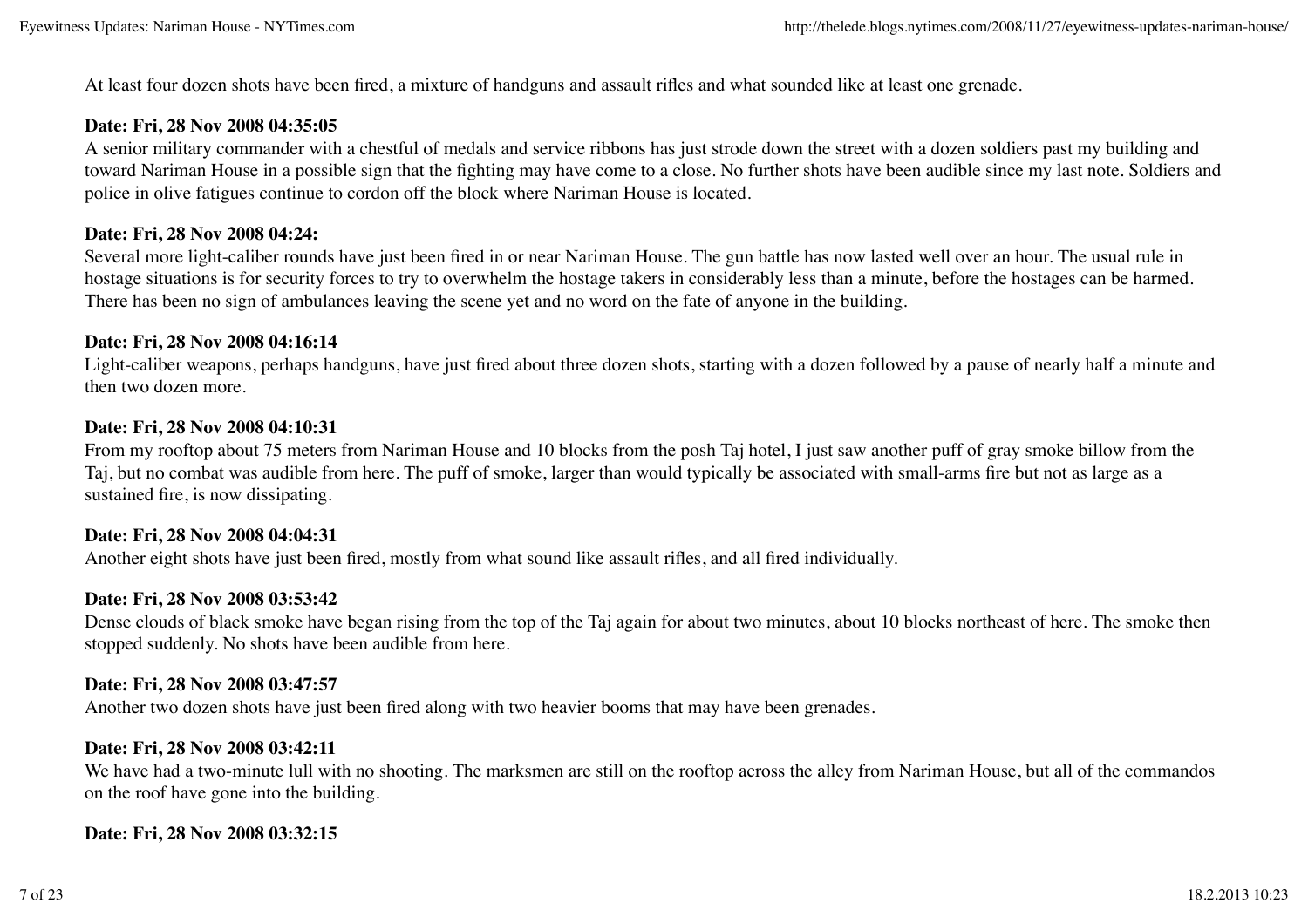At least five commandos are on the rooftop balcony of Nariman House, trying to look over the row of small red flowerpots at the side of the building. The police marksmen atop an aging, yellow building across the street are also trying to look down. The walls of the Nariman House were once white but are now stained light gray by years of smog.

## **Date: Fri, 28 Nov 2008 03:24:08**

About two dozen further shots. The police marksmen on the roof across the street from Nariman House are not firing but continue to look at the lower floors of Nariman House where the fighting continues.

#### **Date: Fri, 28 Nov 2008 03:22:05**

Yet another dozen shots, all from assault rifles, mostly pairs of shots apparently squeezed off individually instead of with automatic fire.

#### **Date: Fri, 28 Nov 2008 03:20:25**

Another dozen shots, most of which sound like assault rifles but a couple sound like heavier weapons.

#### **Date: Fri, 28 Nov 2008 03:19:16**

A half dozen further shots can be heard after a quiet of two minutes, followed by less than a minute of silence and then more than a dozen shots fired individually. All of these shots sound as though they have been fired by assault rifles.

#### **Date: Fri, 28 Nov 2008 03:09:47**

Several dozen more shots in and around the building, including several bursts of automatic weapons fire. Police on top of adjacent rooftop are not firing, making it likely that the shooting is indoors.

#### **Date: Fri, 28 Nov 2008 03:07:45**

Six shots fired.

#### **Date: Fri, 28 Nov 2008 02:58:48**

I am on top of an apartment building facing Chabad house over two rooftops. A half dozen police marksmen in blue uniforms and helmets with their face shields down are watching the lower floors carefully, a couple of them with rifles at their shoulders. A small helicopter in military colors is flying tight circles overhead, apparently for observation, as it has no visible guns. There was scattered shooting audible to the crowd a few minutes ago but now Chabad house is silent.

- Facebook
- Twitter
- Google+
- E-mail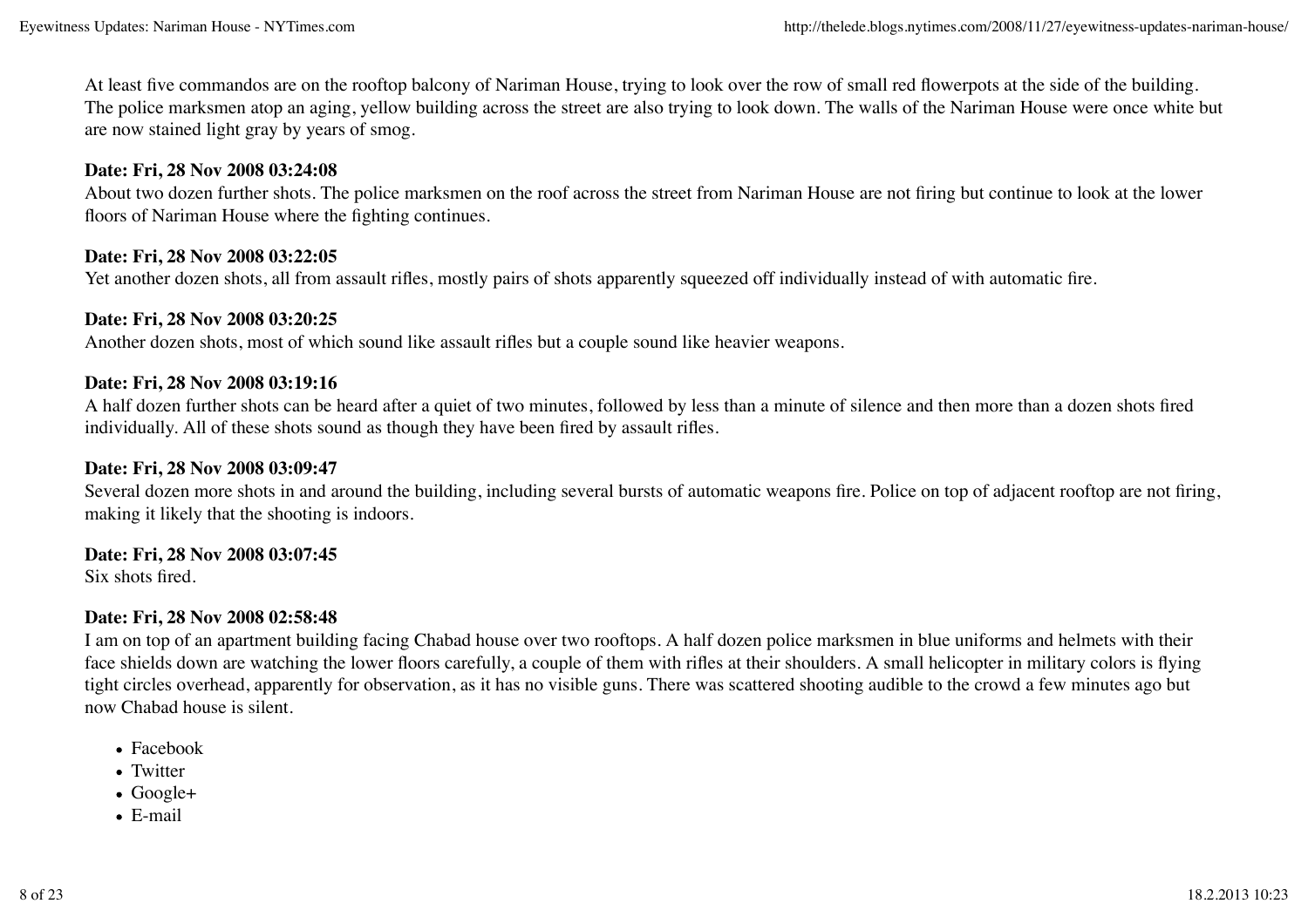- Share
- Print

News, India, Mumbai, terrori

#### **Related Posts**

**From The Lede**

- **India's New Anti-Rape Legislation Could Be Named for Victim of Brutal Attack**
- **Mourning for Rape Victim Recasts New Year's Eve in India**
- **Rushdie, Absent From Festival, Vents His Frustration on Indian Television**
- **Indian Authors Protest Threats to Rushdie by Reading From His 'Satanic Verses'**
- **Global Population Reaches 7 Billion, or Doesn't**
- Previous Post Mumbai Attacks: End of Day 2
- Next Post Mumbai Attacks, Updates Day 3

## **From 1 to 25 of 48 Comments**

# $1 2$  Next »

1. 1. November 28, 2008 12:38 am Link

Keith, please don't leave the scene. Over 3000 Rabbis are waiting to read your updates (Chabad Lubavitch is a huge international organization).

*— Zvi*

2. 2. November 28, 2008 12:42 am Link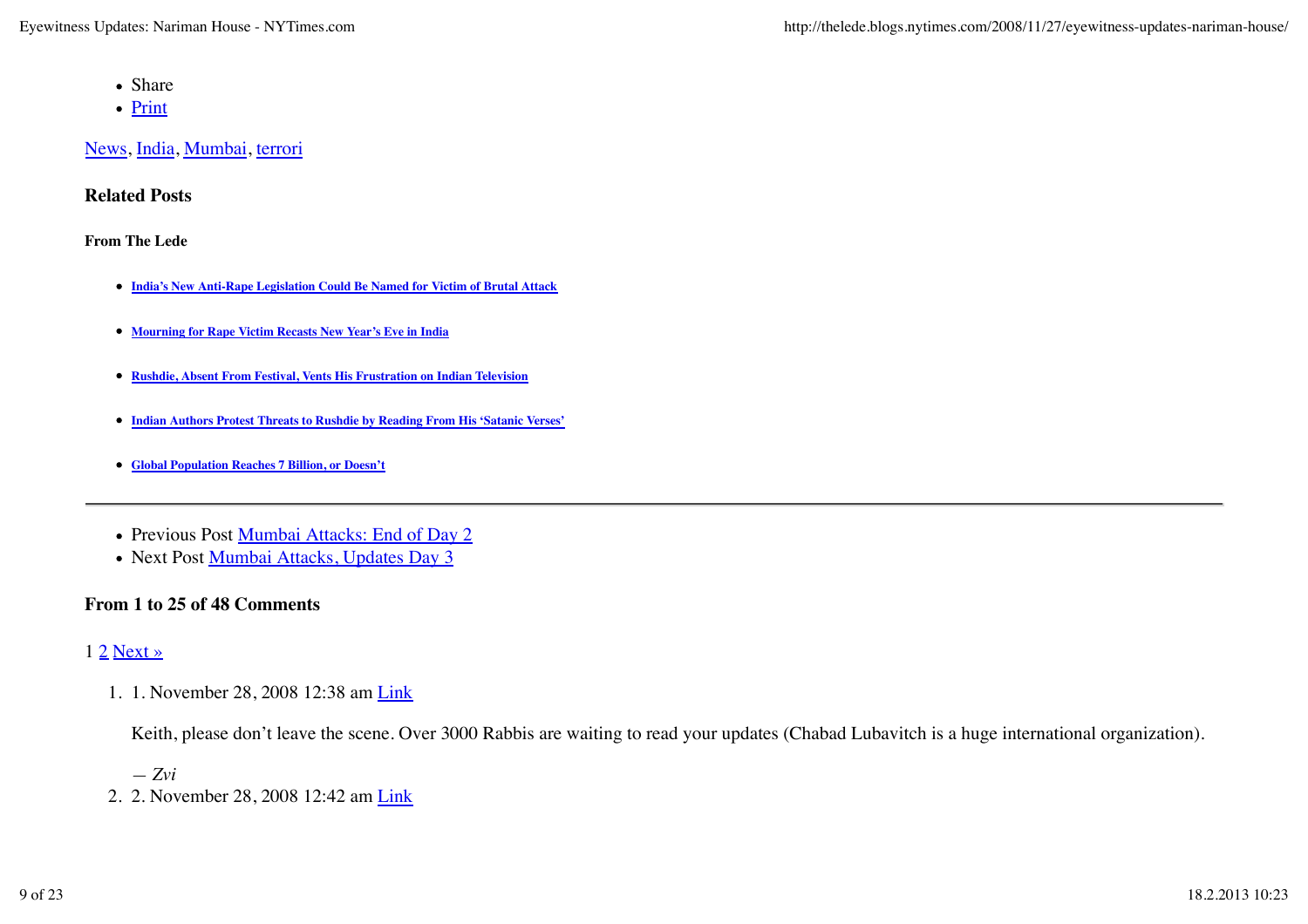this kind of reporting, is really interesting in the "what if?' sense.

*— bruno babashay*

3. 3. November 28, 2008 12:43 am <u>Link</u>

please convey the message to Keith not to leave the Chabad house location and keep updating as much as possible… thousands of ppl are following his updates closeley

*— le*

4. 4. November 28, 2008 12:44 am <u>Link</u>

I know the family and friends of the couple still unaccounted for in the Nariman house and I am worried sick. I cannot sleep.

I please hope for some news or something soon. This is awful.

*— slc*

5. 5. November 28, 2008 1:07 am Link

Thank you for your courageous reporting.

*— A.S.N.*

6. 6. November 28, 2008 1:09 am <u>Link</u>

I wish you'd stop with the updates! Reporting on the commandos and publishing pictures will only make it harder for the Indian Army to do its job! You're just sending information to the terrorists.

*— josie*

7. 7. November 28, 2008 1:34 am <u>Link</u>

The militants penetration to the sites of attack shows the failure of india's intelligence department and the recent militancy itself should be viewed with greatest concern by the international society. apart from other attacks, the recent attack has proved that terrorism in the region has changed seriously , as of now it is dangerously open against civilians.

*— sandeep*

8. 8. November 28, 2008 1:48 am Link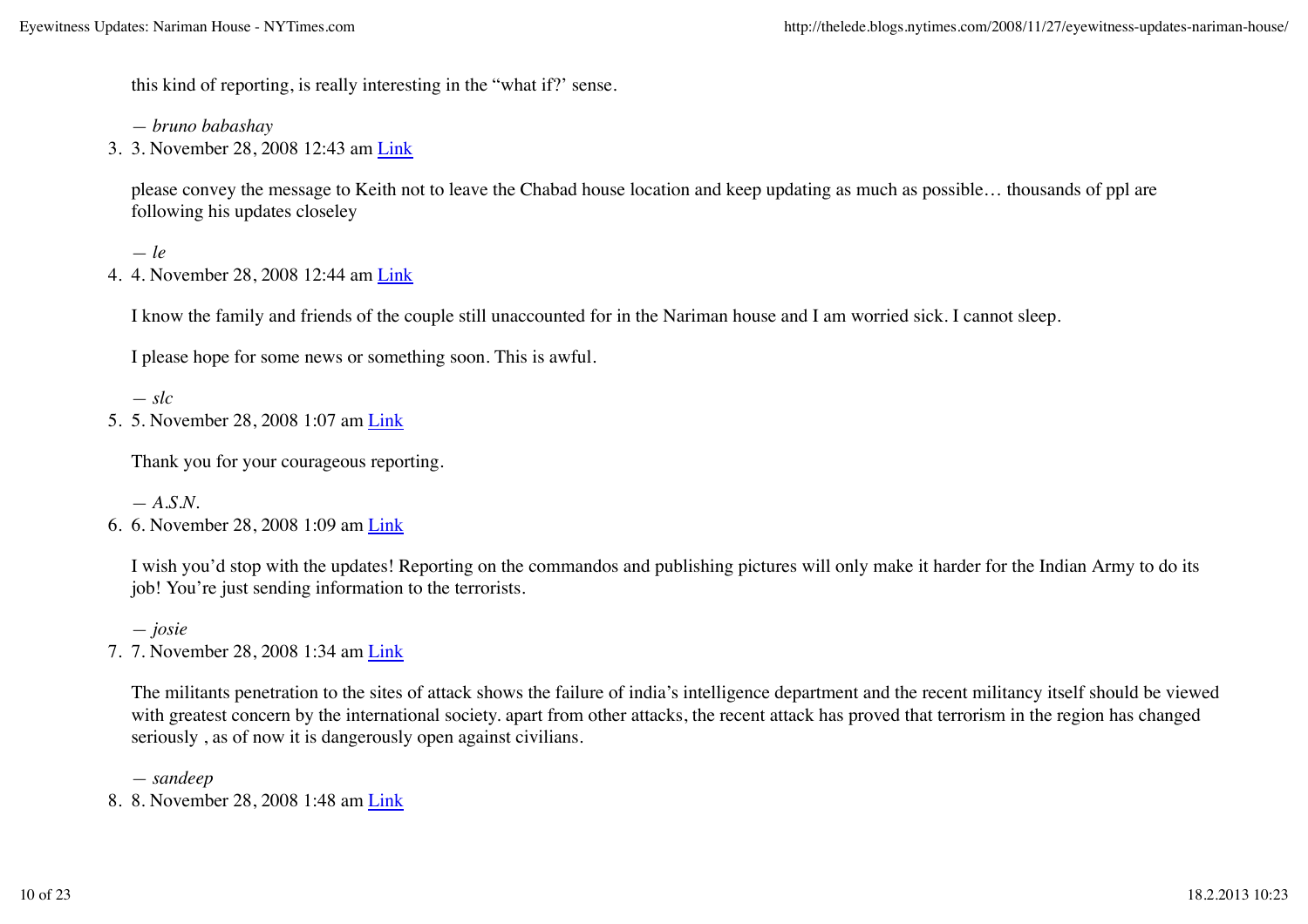Usually, bursts are fired in threes. This probably means that those four thuds were the aftereffect of sniper rifles being fired.

*— balabanto*

9. 9. November 28, 2008 2:28 am <u>Link</u>

Please keep the updates coming…we are following closely from Ukraine, where it is hard to find solid updates. I'm very concerned about the welfare of Rabbi Holtzberg and his wife–he was a wonderful host to my friend and I when we backpacked through India a few years ago. Let's all pray for the safety of all the hostages.

*— Sol*

10. 10. November 28, 2008 2:46 am Link

Keith what is going on now at the Chabad Jewish center?

*— le*

11. 11. November 28, 2008 2:58 am Link

To simplify the time calculations:

Subtract 5 hours from GMT to get the time of the post as EST.

Add 5.5 hours to GMT to get local Mumbai time

*— C. Reaves*

12. 12. November 28, 2008 3:21 am Link

thank you so much for these updates. stay safe.

hopefully this will end soon, with a miracle.

*— Dian*

13. 13. November 28, 2008 3:35 am Link

Can we ask WHY such details are being published at a time of ongoing "security actions?" Placing the rescue forces as being "about two blocks south of Nariman House as a staging area" is an invitation for these "terrorists" to attack and counterattack. While it's interesting to have "live reporting" I'd caution the reporter to not "aid and abet" the "enemy" whilst the sweep is in progress.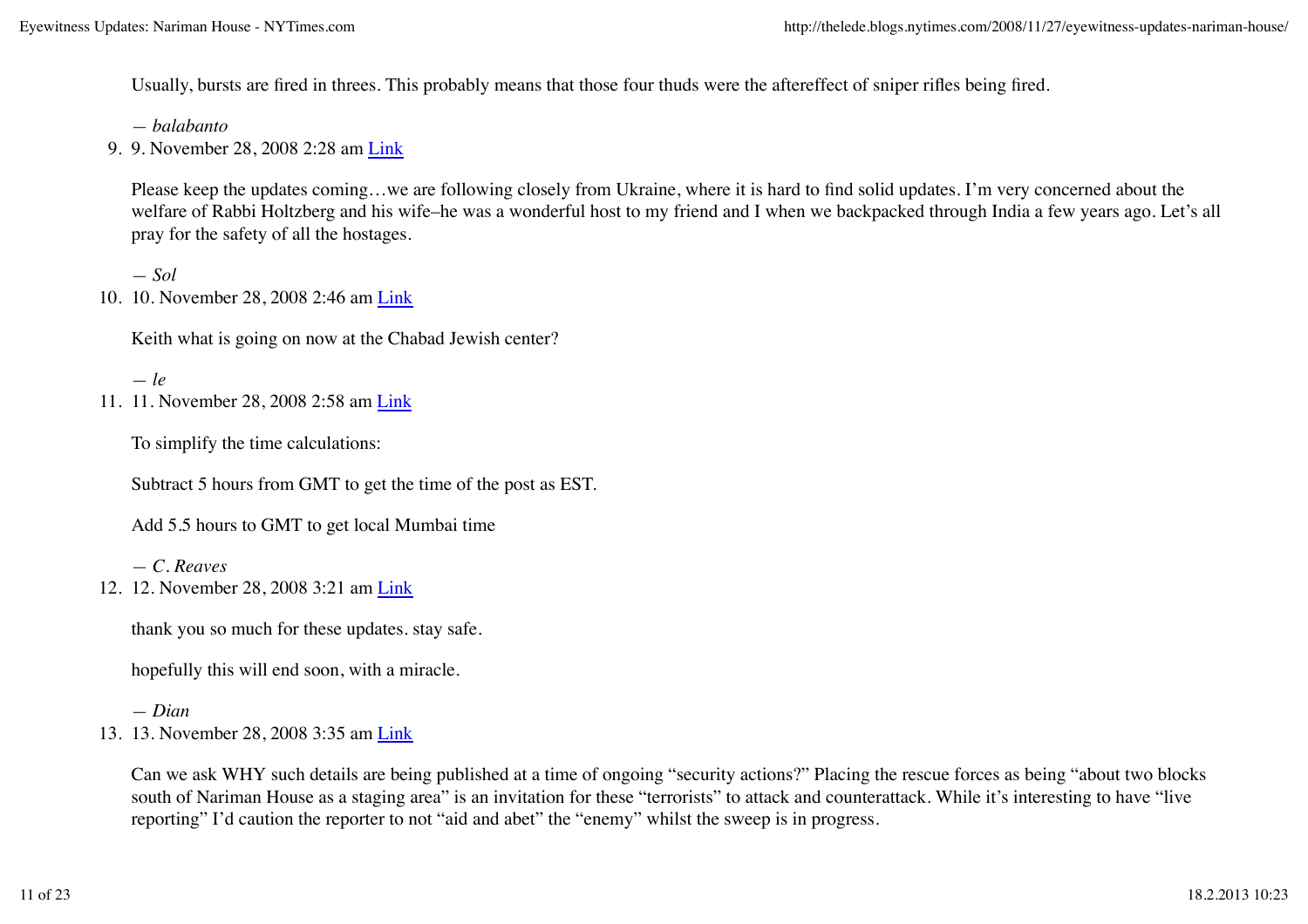One of my largest regrets in the past few decades as a former journalist is this need for "instant news" as practiced by cable, blogs and other outlets. Responsible journalists shouldn't be required to provide "breaking news" which could jeopardize an operation in progress. There's plenty of time to properly write up a story when it's over, or at least not provide "sensitive details" while the story is in progress. :(

*— Kevin*

14. 14. November 28, 2008 4:35 am Link

Re: 7:57 report, I have been following Twitter stream and locals say reports of new central train station fighting have been debunked/retracted. People are skittish and rumors spreading fast.

*— gregflynn*

15. 15. November 28, 2008 5:45 am Link

what is wrong with you, NY Times? why are you broadcasting live what the commandos are doing? don't you think the terrorist are monitoring your feed and getting invaluable information as to what is happening outside. if the surprise does not go as planned, you will have blood on your hands.

utterly horrible judgement on your part

*— greg tribbe*

16. 16. November 28, 2008 5:53 am Link

Um, is it really such a good idea to be posting this data in real time? How do you know it won't be used by the attackers?

*— Alex*

17. 17. November 28, 2008 6:27 am Link

I would like to thank Keith Bradsheron his reports. Those of us sitting here at a certain health care facility in Jerusalem who have a long and intimate relationship with the Rabbi and his wife in the Nariman House and the grandparents who this morning reached Moishe Holtzberg, are glued to the NY Times website waiting for your reports. The impact of these events on us here in israel at our center is profound. Thank you for giving whatever updates you are able.

*— Akiva*

18. 18. November 28, 2008 6:57 am Link

Mumbai is a city with a population in excess of 12 million (approx.) people. The areas around Nariman House are thickly populated with several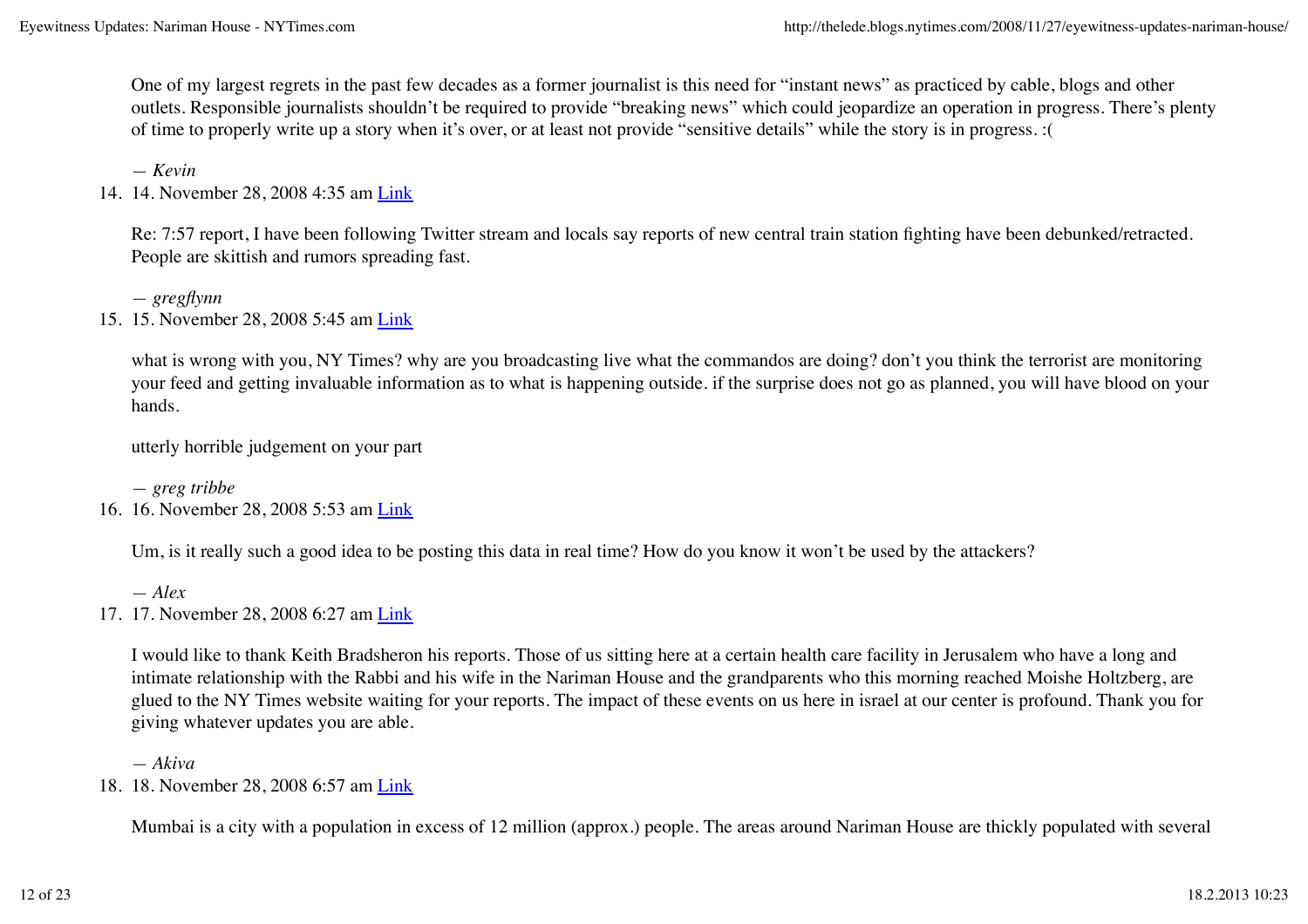old structures some of them dating back to nearly 100 years..!!

Evacuating all the residents from this area would pose a herculean job for the police and the civic authorities.

Even though the risks and the dangers of having this population around are very obvious, the civic authorities feel that the time and the effort involved in organising such a mass evacuation , could be better directed towards finding a speedy resolution to the crisis.

*— Jacob*

19. 19. November 28, 2008 7:08 am Link

prayers- on the wind- for all who suffer special prayers for those caught in the crossfire, while holy wars rage in the name of peace-

*— phyllis fischer* 20. 20. November 28, 2008 7:22 am <u>Link</u>

Great reporting (blackberrying) Keith. But please take care of yourself though I know from your reports that you are in a "safe" place. Suprised to learn, watch that Indian spectators are not beyond the bullet range. A couple of kilometers around the epicenter should be closed to general public until the last militant is flushed out and all the hostages are evacuated. Down with terrorism. Best wishes from Stockholm

*— Samir Saha*

21. 21. November 28, 2008 7:32 am <u>Link</u>

with all due respect, why the heck are you posting london time messages. he is in india after all! come on, i expect more from you....very frustrating to have to keep subracting five hours.

*— johnny*

22. 22. November 28, 2008 7:34 am <u>Link</u>

I hope, wish and pray that your reporter Mr Bradsher is fine.

*— Ninja*

23. 23. November 28, 2008 8:03 am <u>Link</u>

Its finally over.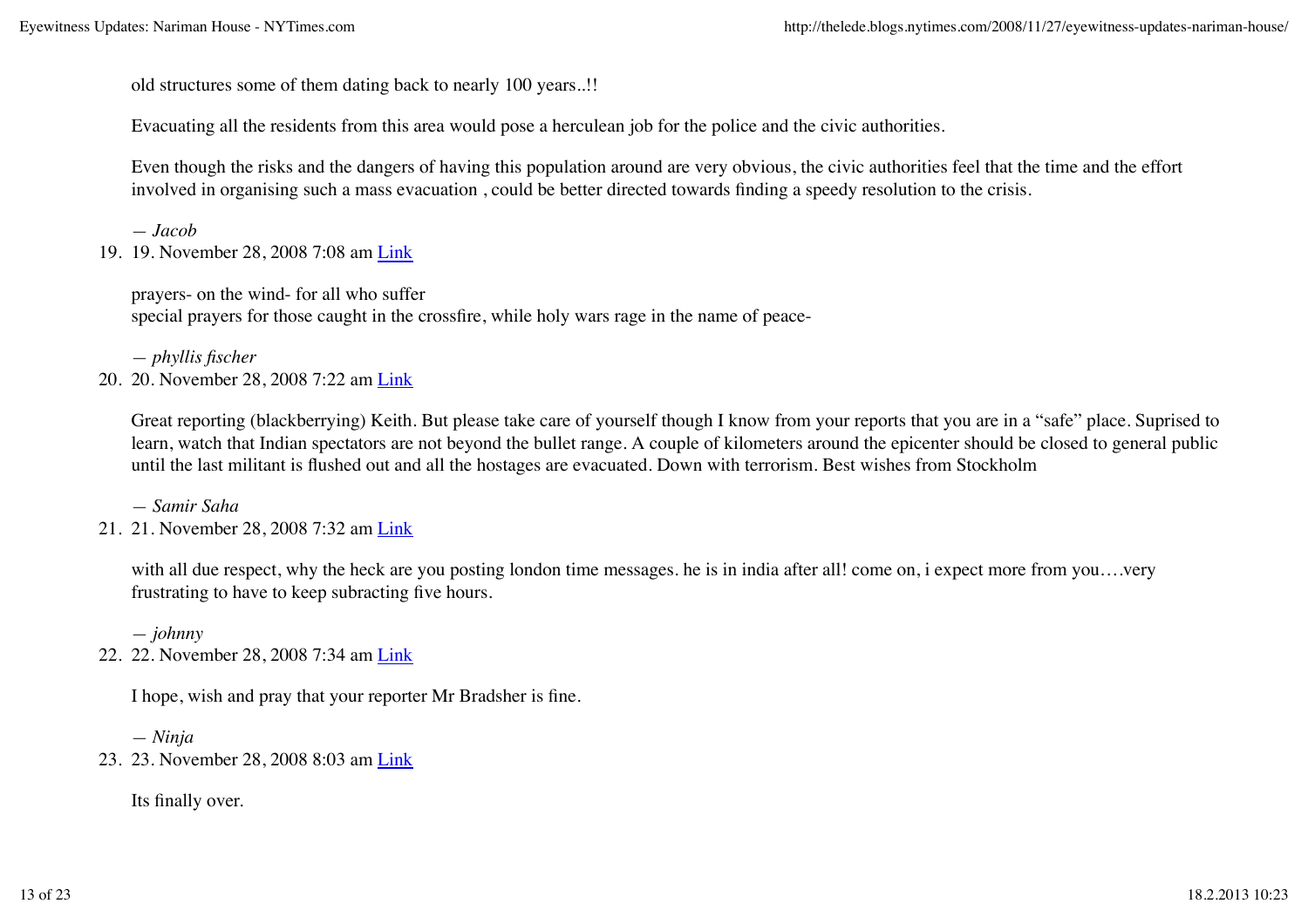*— Berges*

24. 24. November 28, 2008 8:05 am <u>Link</u>

So, when does the american media plan to start using the term 'terrorist' to refer to these 'gunmen/assailants/attackers'? Are you waiting for the count of american casualties?

*— TD*

25. 25. November 28, 2008 8:17 am <u>Link</u>

what is going on there now? survivors? Casualties? what is the latest at Chabad?

*— Barry*

## 1 2 Next »

Comments are no longer being accepted.

Ads by Google what's this?

# **Bis zu 75% auf Bollywood**

Bollywood im Angebot. Heute versandkostenfrei bestellen!

96preise.de/Bollywood

## **Search This Blog**

Search

- Previous Post Mumbai Attacks: End of Day 2
- Next Post Mumbai Attacks, Updates Day 3
- **Follow This Blog**
- Twitter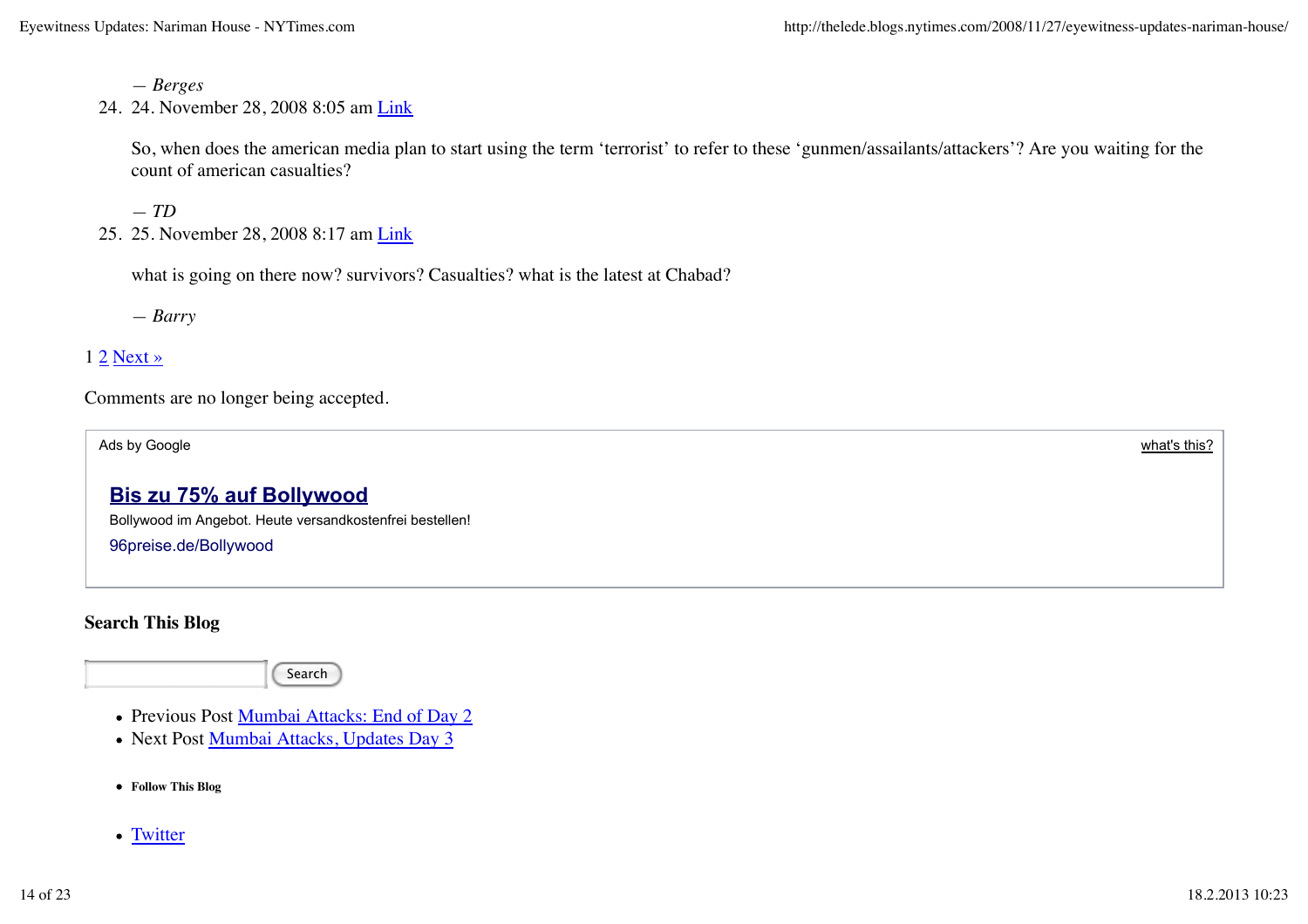



Advertise on NYTimes.com



## **Recent Posts**

February 15 5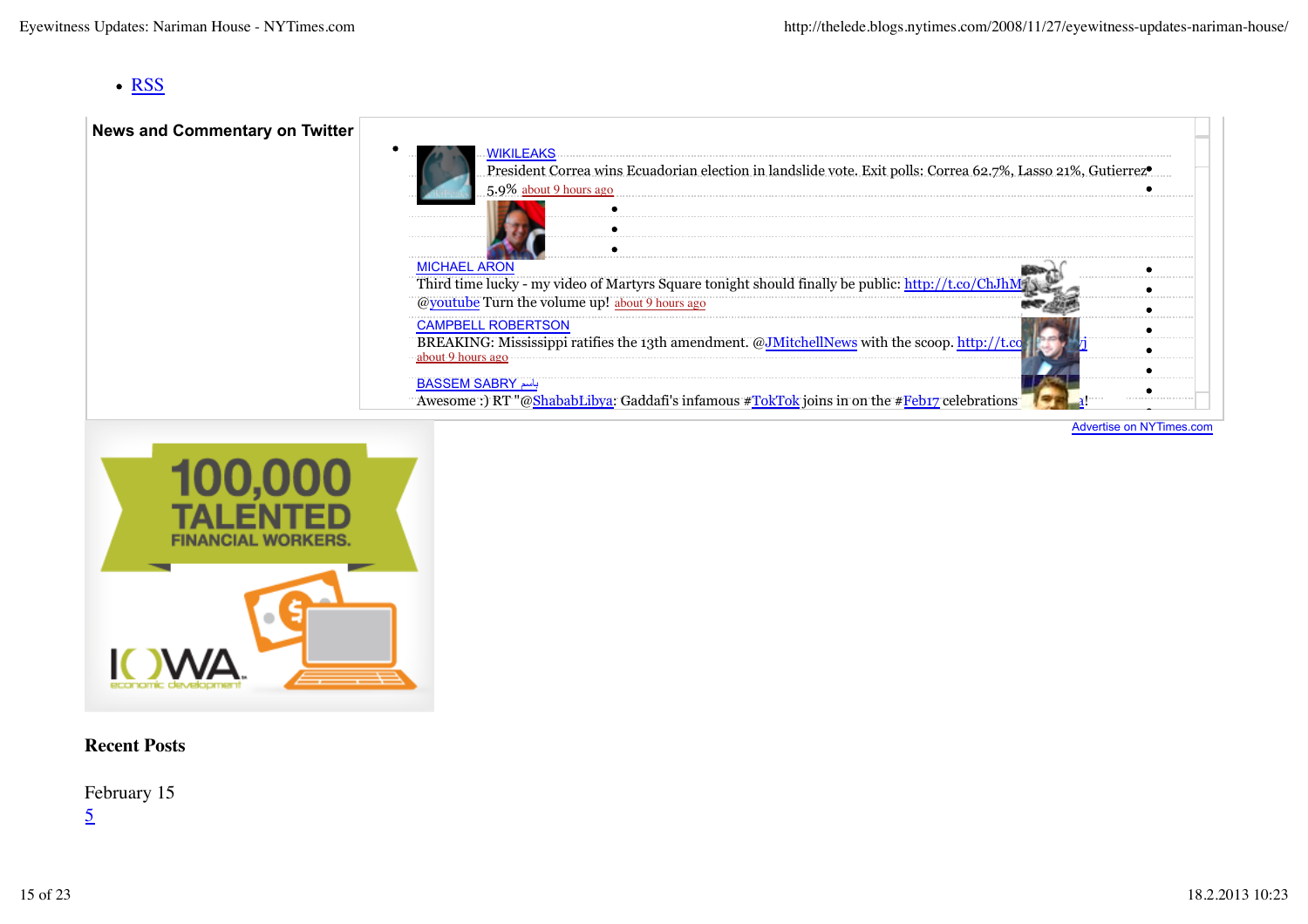#### **Was that Fireball a Meteor or a Meteorite?**

A guide to near-earth-object terminology.

February 15 15

#### **Answers to Reader Questions About the Meteorite Strike in Russia**

William J. Broad interviews the astronomer Clark R. Chapman on the science behind bombardments from space.

February 15 46

#### **Spectacular Videos of Meteor Over Siberia**

As a meteor streaked across the sky above Siberia on Friday, Russians recorded remarkable video of the event on their cameraphones and dashboard-cams.

February 14

#### **Teenager Killed in Bahrain on Protest Anniversary**

A Bahraini teenager was shot and killed during clashes with the kingdom's security forces on Thursday, as protesters marked the second anniversary of the protest movement.

February 14 2

#### **Updates on the Disabled Carnival Cruise Ship**

The Lede talked to passengers and posted reaction as the ill-fated Carnival cruise line makes its long journey back to land on Thursday.

## **About The Lede**